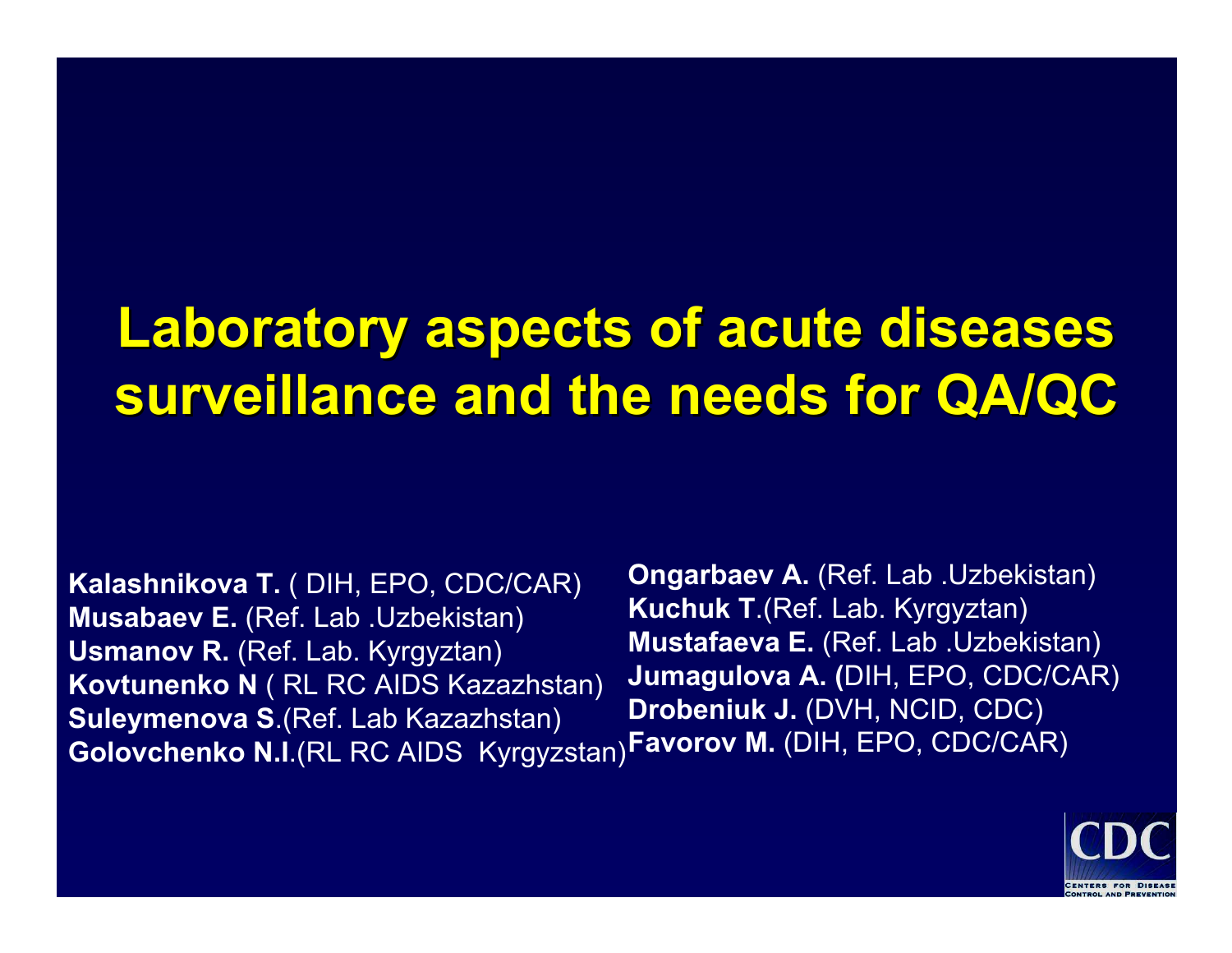### **The Quality Assurance Cycle**



Patient/Client Prep Sample Collection

•**Data and Lab Management** •**Safety** •**Customer Service**

Pro Angli

Personnel Competency Test Evaluations



Sample Receipt and Accessioning



**Testing** 

nalyti $\mathcal C$ 

Quality Control \ Sample Transport

 $\blacksquare$ **CENTERS FOR DISEASE**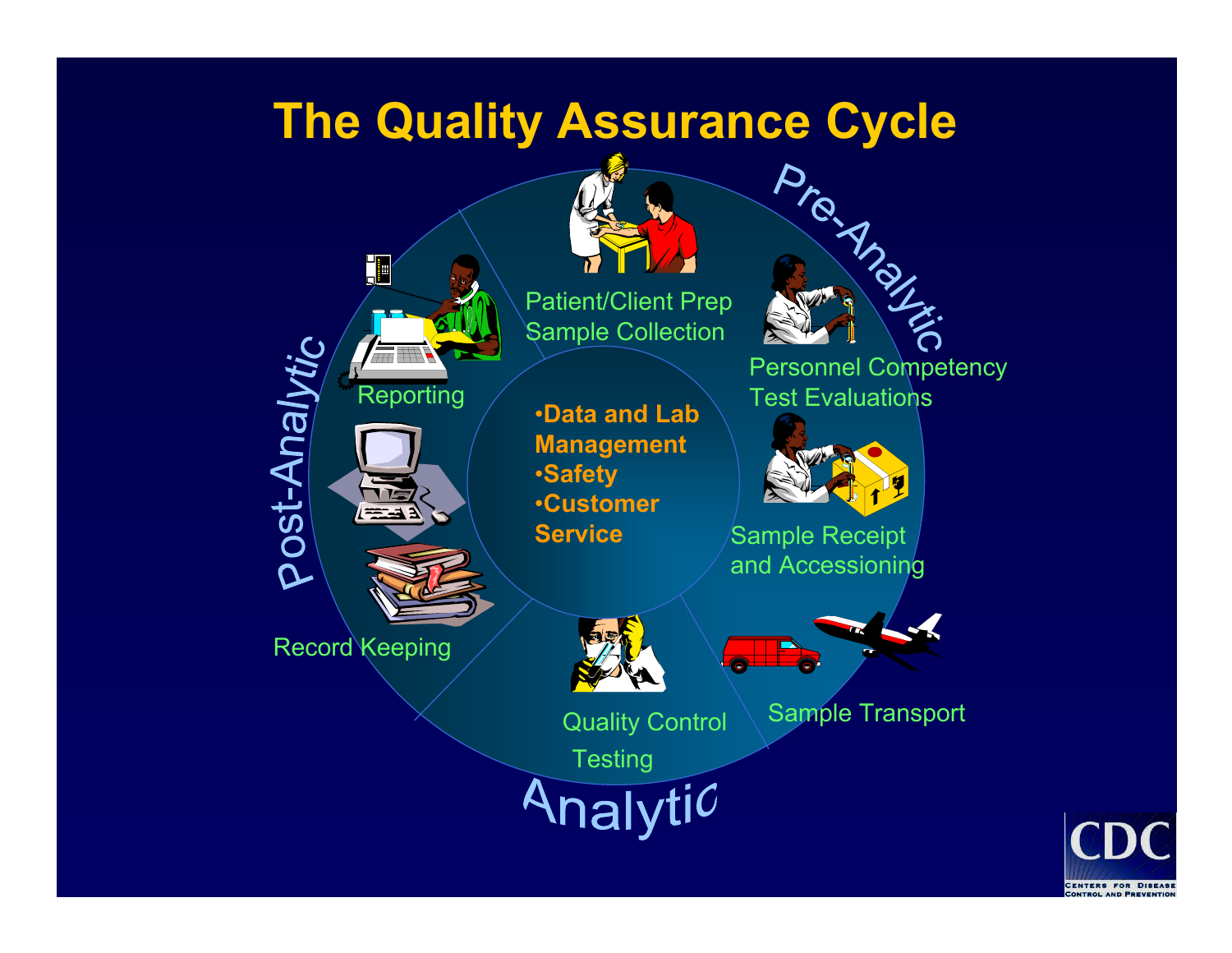## **Features of laboratory service in** *Central Asia region Central Asia region*

¾Absence of continuously postgraduate education for laboratory specialists ¾Short supply with technical facilities ¾Absence of laboratory control of test kits ¾Absence of steady monitoring for analysis quality in every single laboratory (IQCl) and state (EQC)

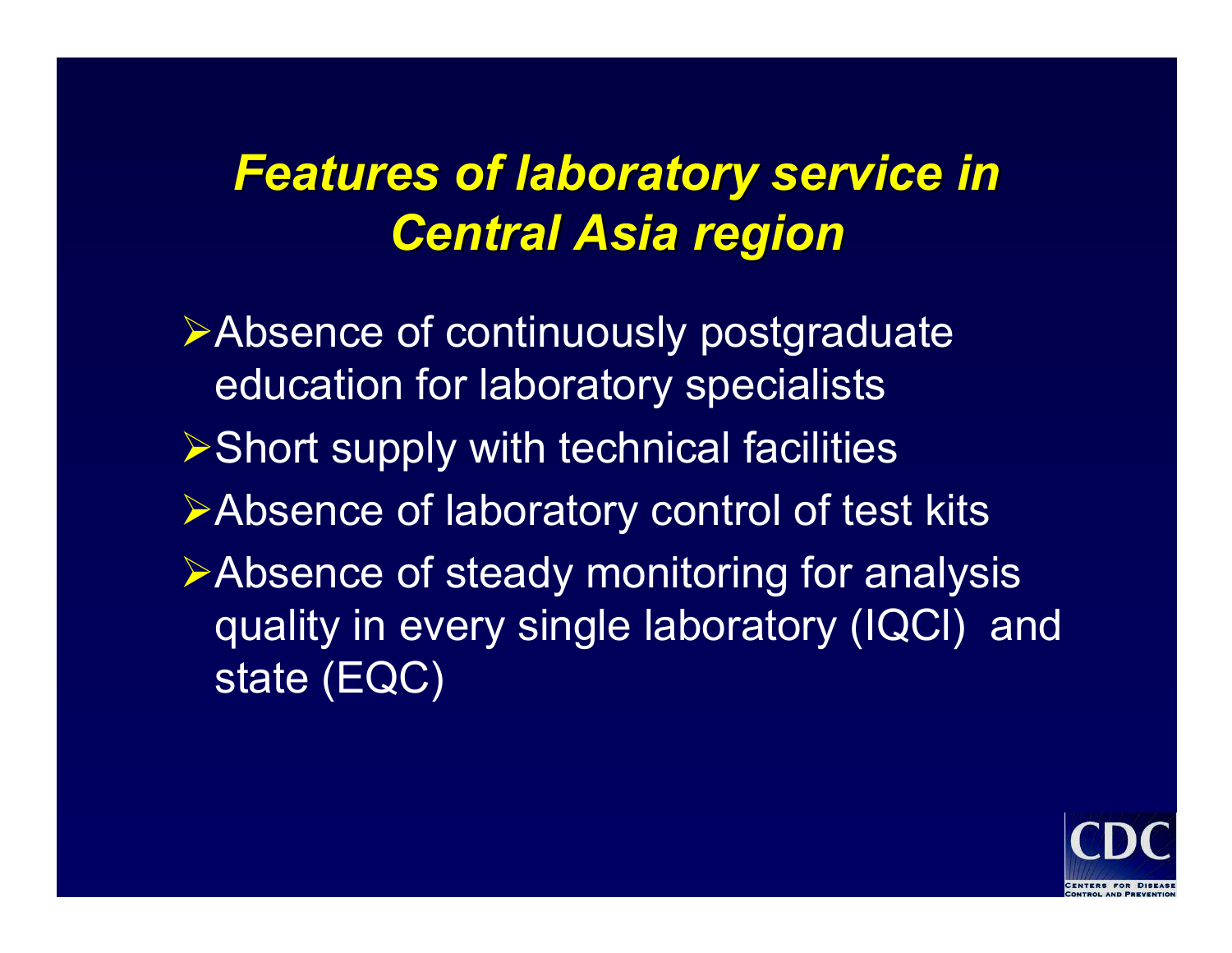

• **Establishing and implementation of laboratorial quality assurance system for HIV and viral hepatitis diagnosing in states of Central Asia**

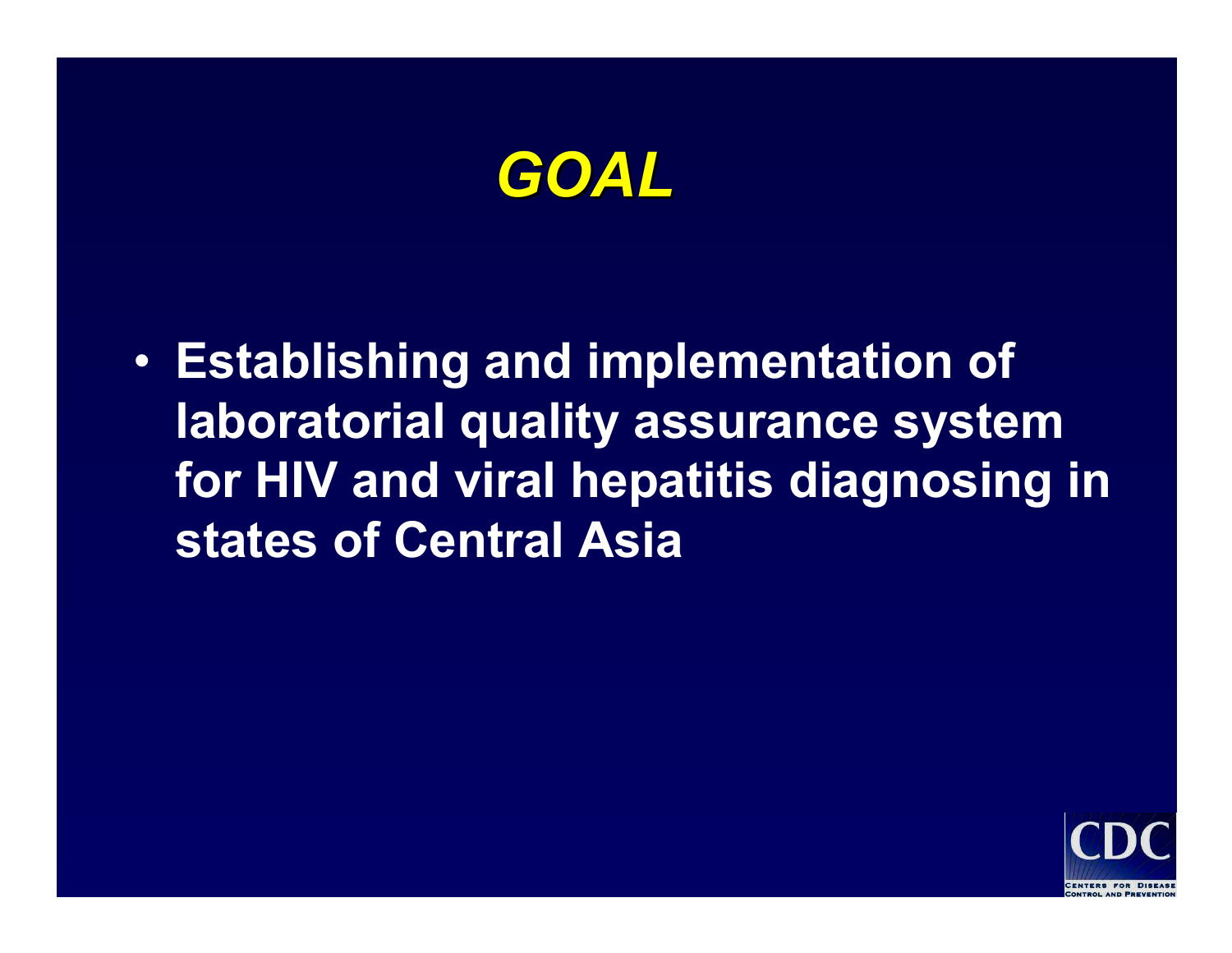# *OBJECTIVES OBJECTIVES*

- ¾ *Training* **of Central Asia specialist of rules of quality assurance and quality control (QA/QC)**
- ¾ *Establishing* **national referencelaboratories (NRL) for implementation of basis of QA –***Internal Quality Control and program of External Quality Control*
- ¾ **3. Creation of background for** *further development of QA* **through integration of NRL to present laboratory service system**

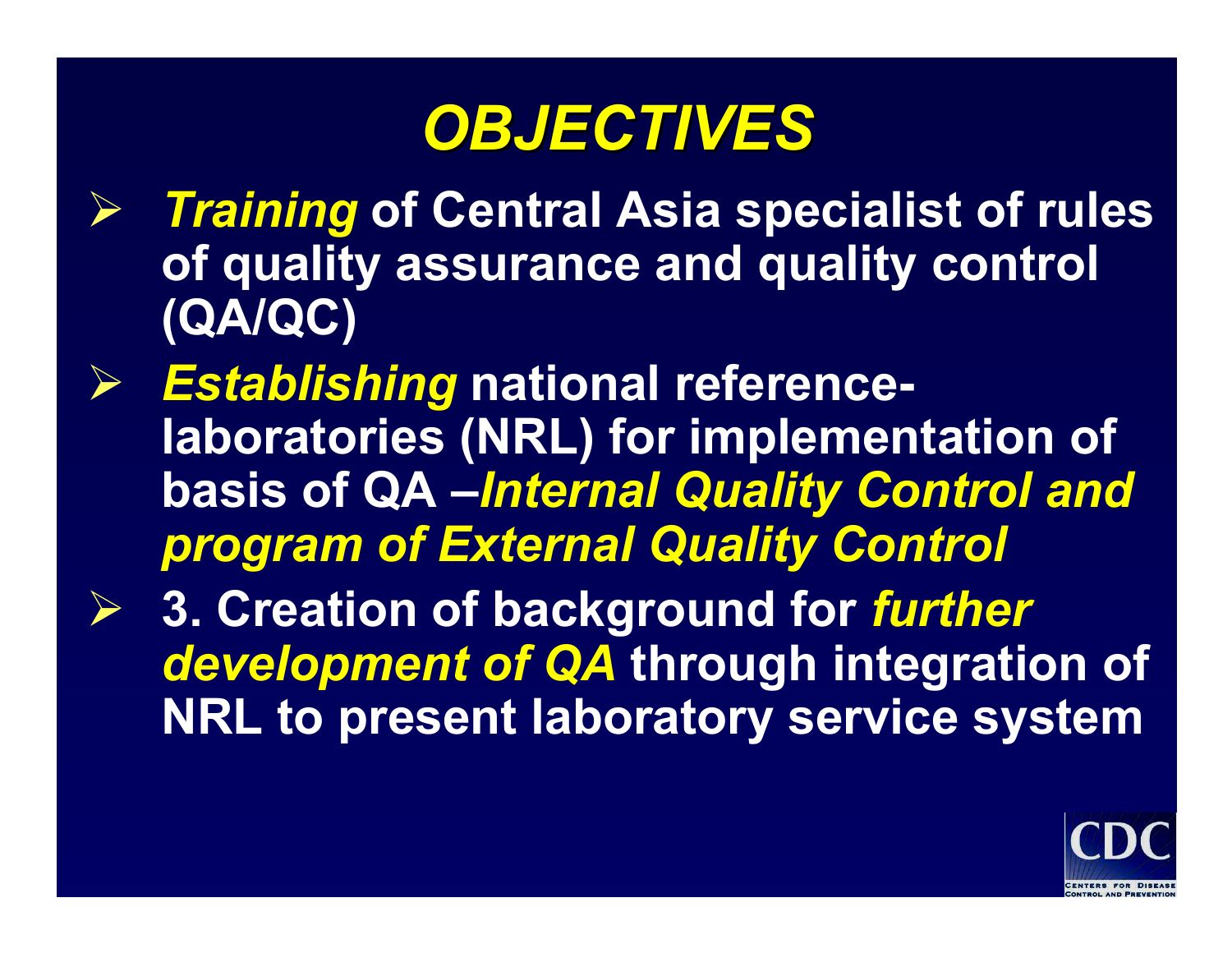### *TRAINING TRAINING*

- y **18 QA and HIV and hepatitis laboratory diagnostics training courses were held in different regions of Central Asia:**
	- **Kyrgyzstan (1998, 2002, 2003)**
	- **Uzbekistan (1999, 2000, 2001, 2002, 2003(2),2004)**
	- **Kazakhstan (2000, 2001, 2002(2), 2003(2)**
	- **Turkmenia (2000,2004)**
- y **438 of participants – representatives of laboratory service system from several regions of republics**
	- **Blood Donor Centers**
	- **Infectious diseases hospitals**
	- **Private laboratories**
	- **SSC (sanitarian surveillance centers)**
- **Lecturing in quality control have been included to workshops for epidemiologists and practitioners in Central Asia**

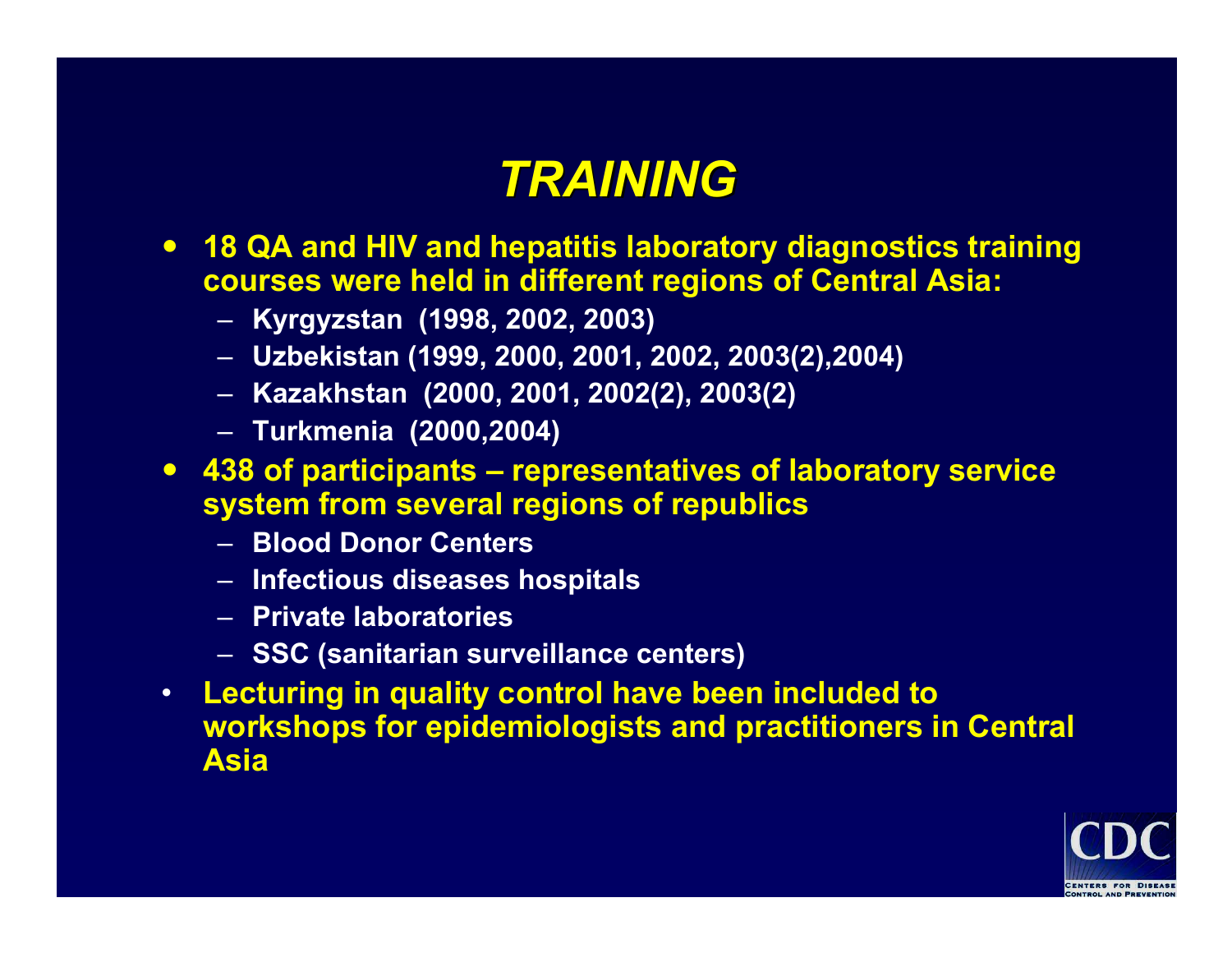#### *Distribution of participants with over 70% of successful examination rate*

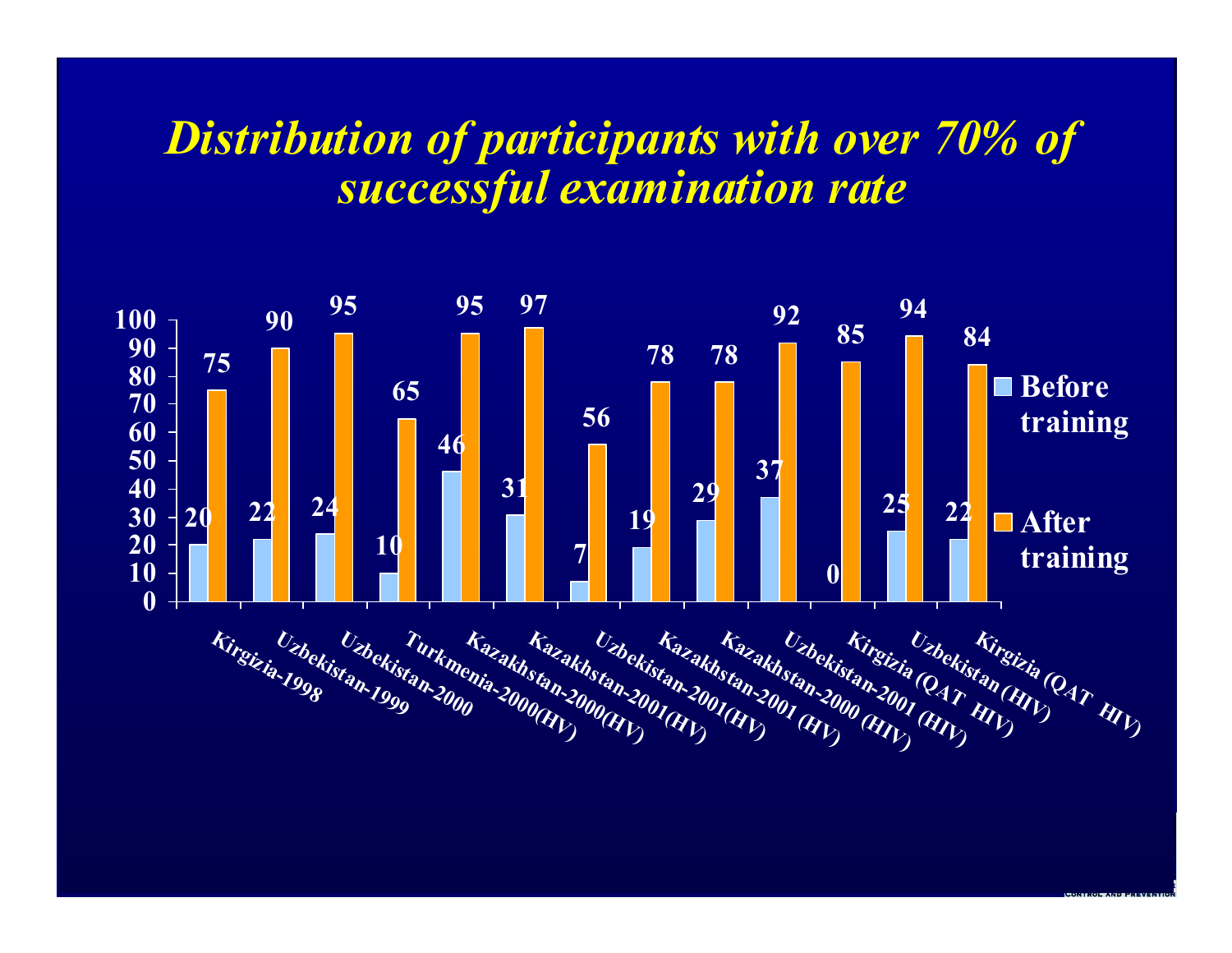#### *Res ults of laboratorial day of quality control works hop in Tas hkent (June 2002)*



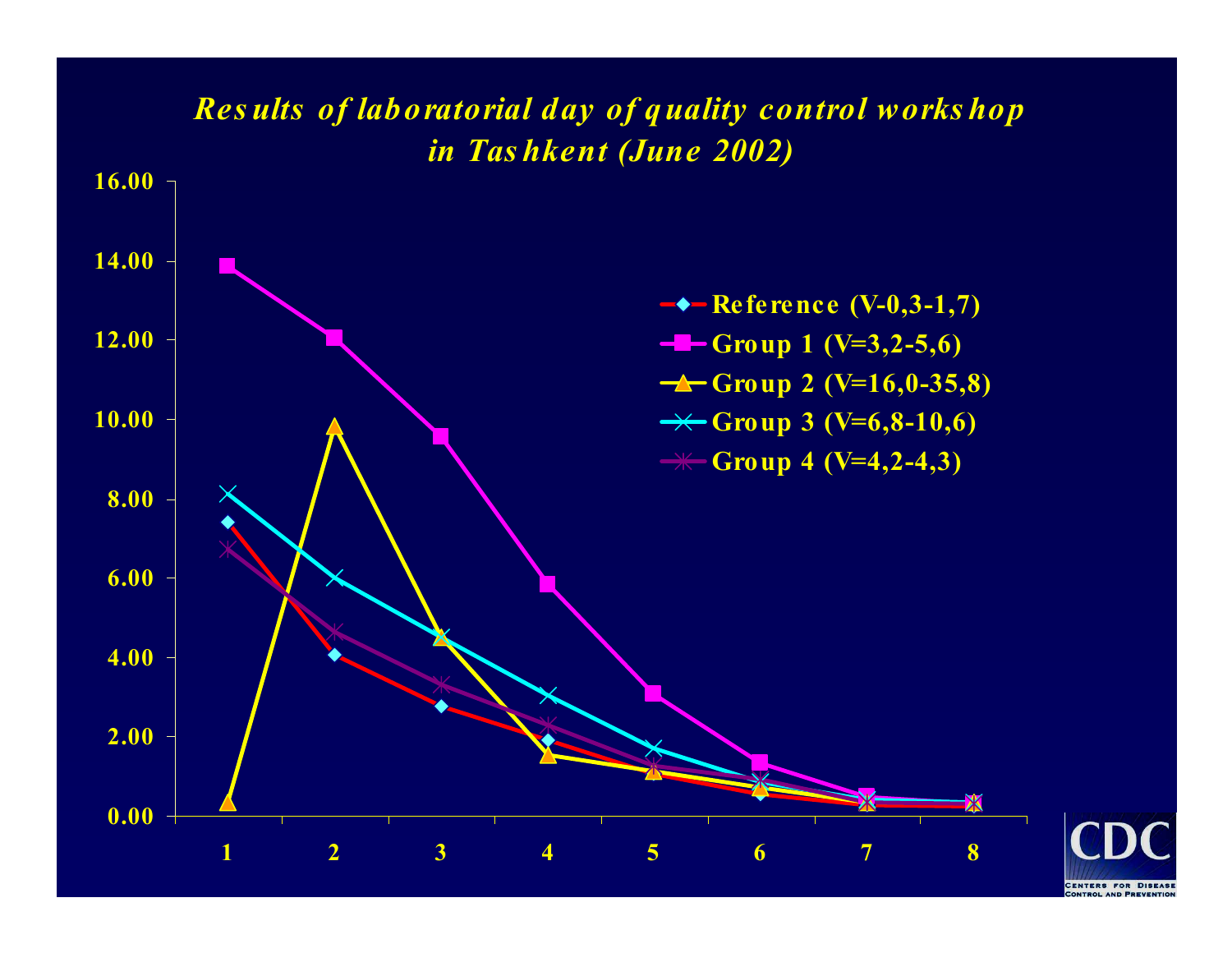#### **Reference laboratories for HIV and viral** *hepatitis were established in four states of hepatitis were established in four states of Central Asia Central Asia*

- Kyrgyzstan ( 1998)
- Uzbekistan\*( 1999)
- Kazakhstan ( 2000)
- Turkmenistan ( 2000)

\*Joint project with Swiss agency of emergent events and CDC/USAID

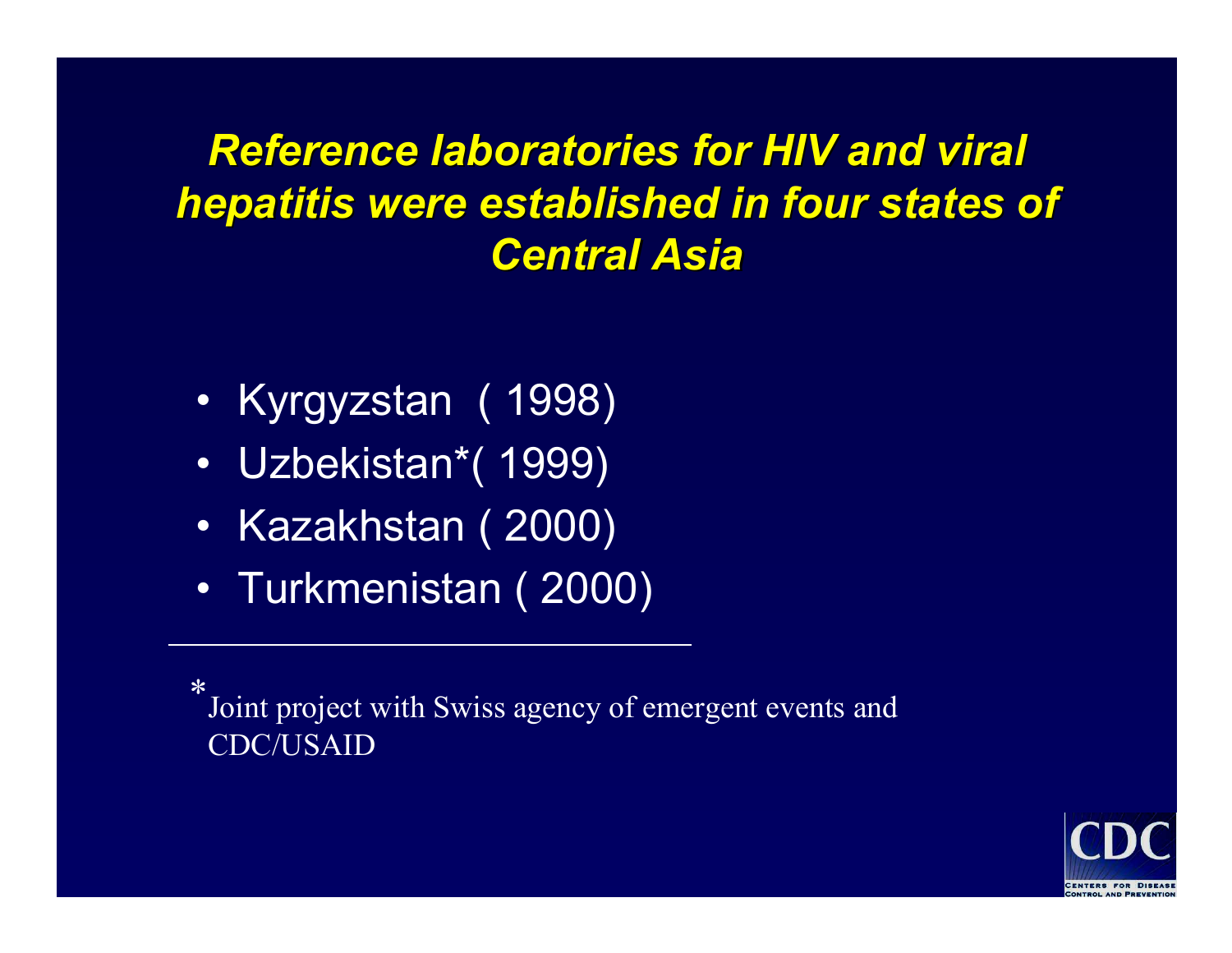# *JURAL BASIS OF NRL JURAL BASIS OF NRL*

 $\bullet$  The principals of establishing of assurance of quality control system are fixed in «Regulation of activity of reference laboratories» and approved by Ministry of Health

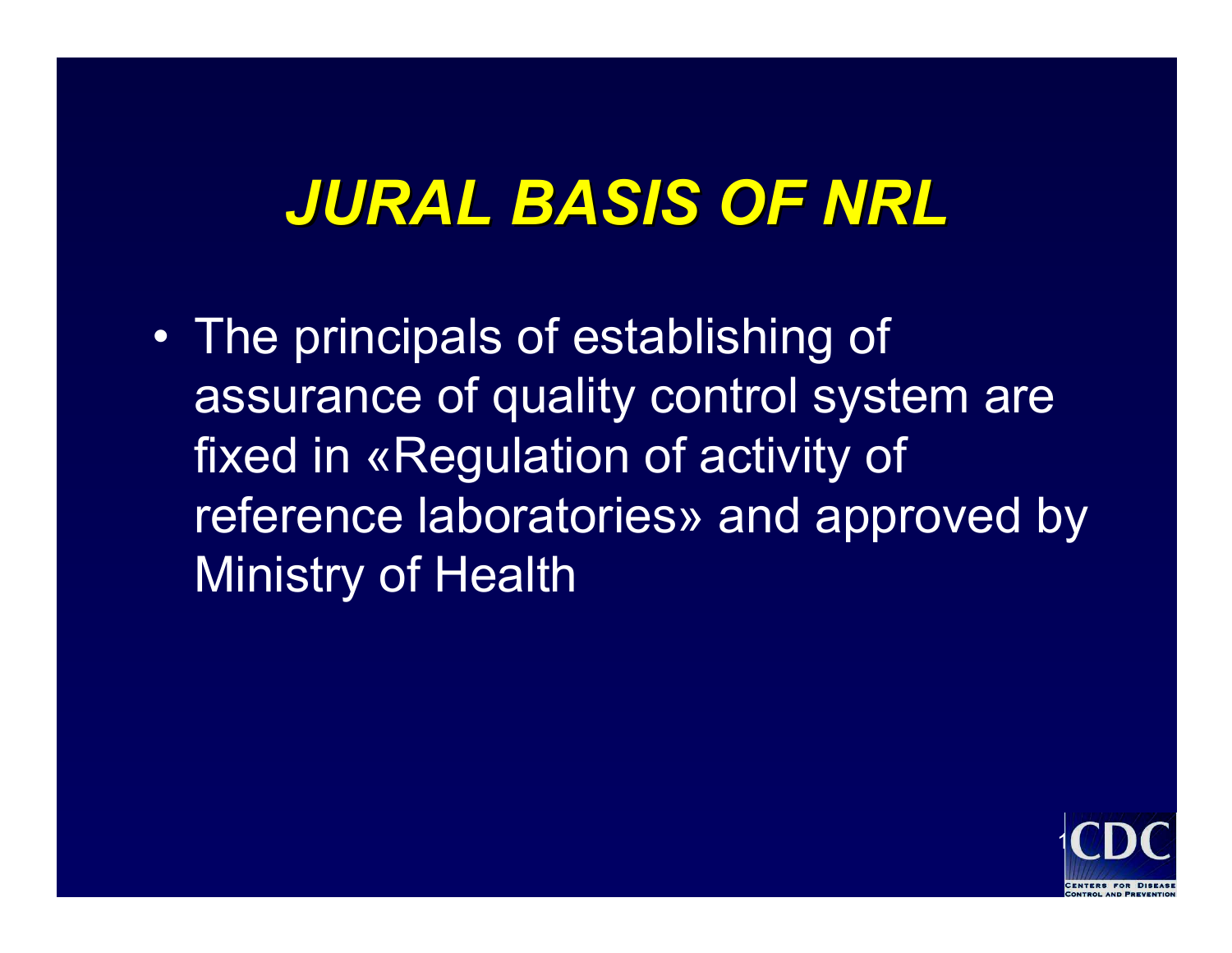**Implementation QA program in acute viral hepatitis sentinel acute viral hepatitis sentinel surveillance in Kyrgyzstan surveillance in Kyrgyzstan**

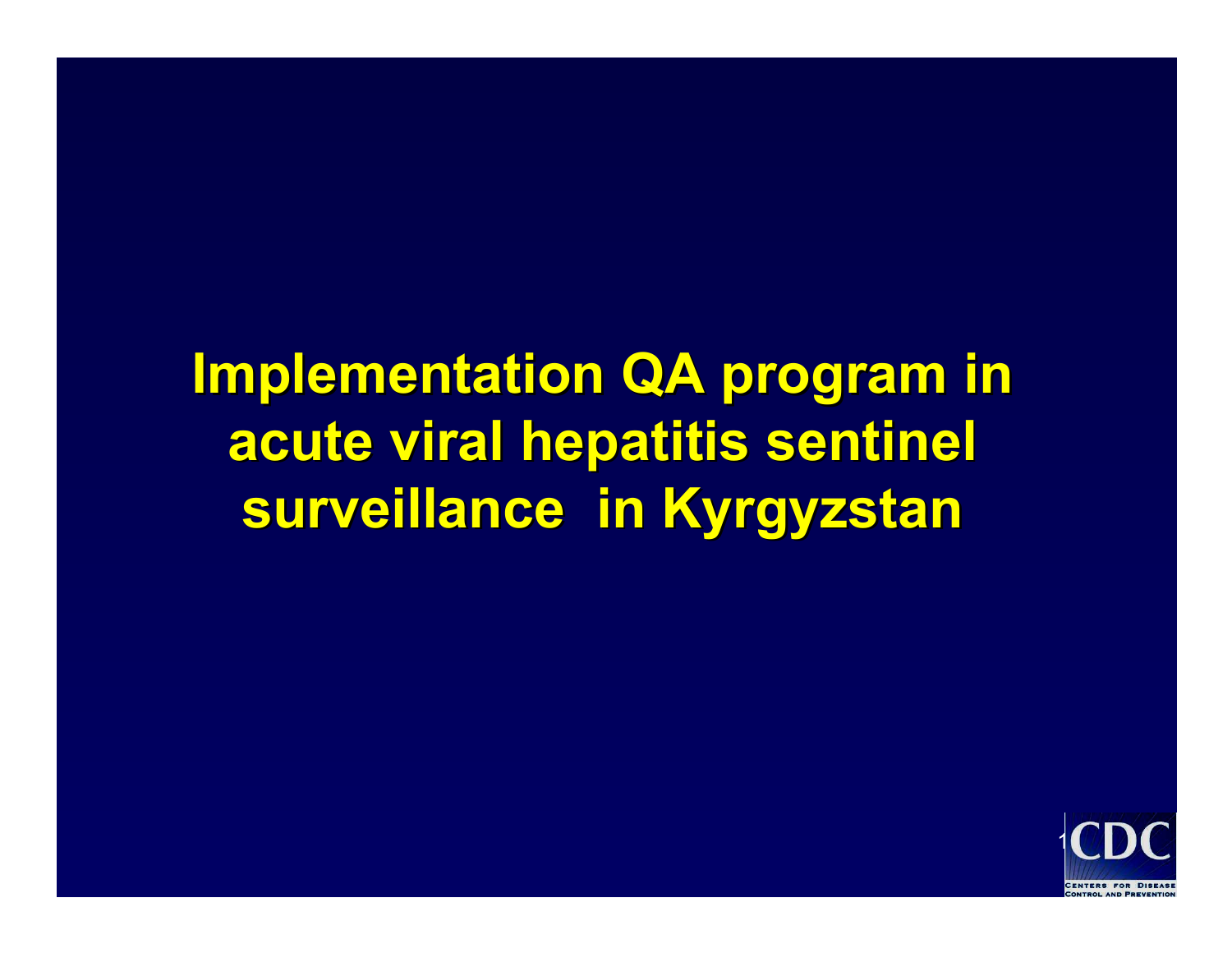# **Organizational Scheme of preanalytical step of the research step of the research**

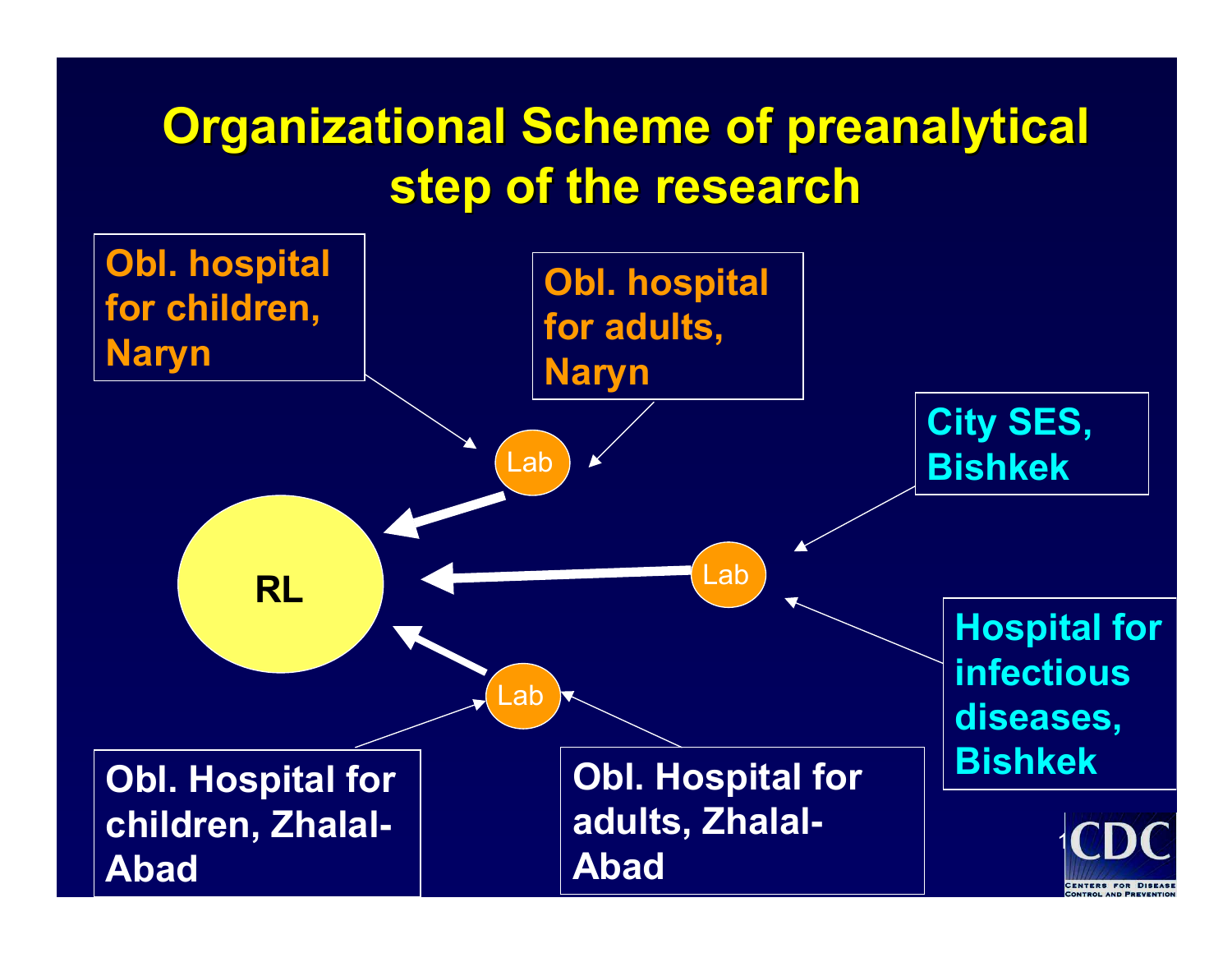#### **Quality Performance of test Quality Performance of test -system on system on HBsAg ( 2000 )**

| <b>SHORT NAME OF</b><br><b>THE TEST-</b> | <b>Sensitivity</b>           |               | Specificity                  |                            |
|------------------------------------------|------------------------------|---------------|------------------------------|----------------------------|
| <b>SYSTEMS</b>                           | Sample<br><b>Correlation</b> | $\frac{0}{0}$ | Sample<br><b>Correlation</b> | $\frac{0}{0}$              |
| "НВѕ антиген-ИФА»                        | 31/31                        | 100           | 0/37                         | 0                          |
| «Рекоматгеп В-<br><b>СТРИП»</b>          | 23/31                        | 74,1          | 49/50                        | 98                         |
| "Вектогеп В-<br>HBsAg-стрип»             | 25/31                        | 80,6          | 50/50                        | 100                        |
| «Рекоматгеп В-<br><b>СТРИП»</b>          | 31/31                        | 100           | 33/50                        | 66                         |
| «ИФА-HBsAg/м»                            | 30/31                        | 97            | 50/50                        | 100                        |
| HBsAg- <i>V</i> IOA                      | 22/31                        | 70,9          | 50/50                        | 100<br>CENTERS FOR DISEASE |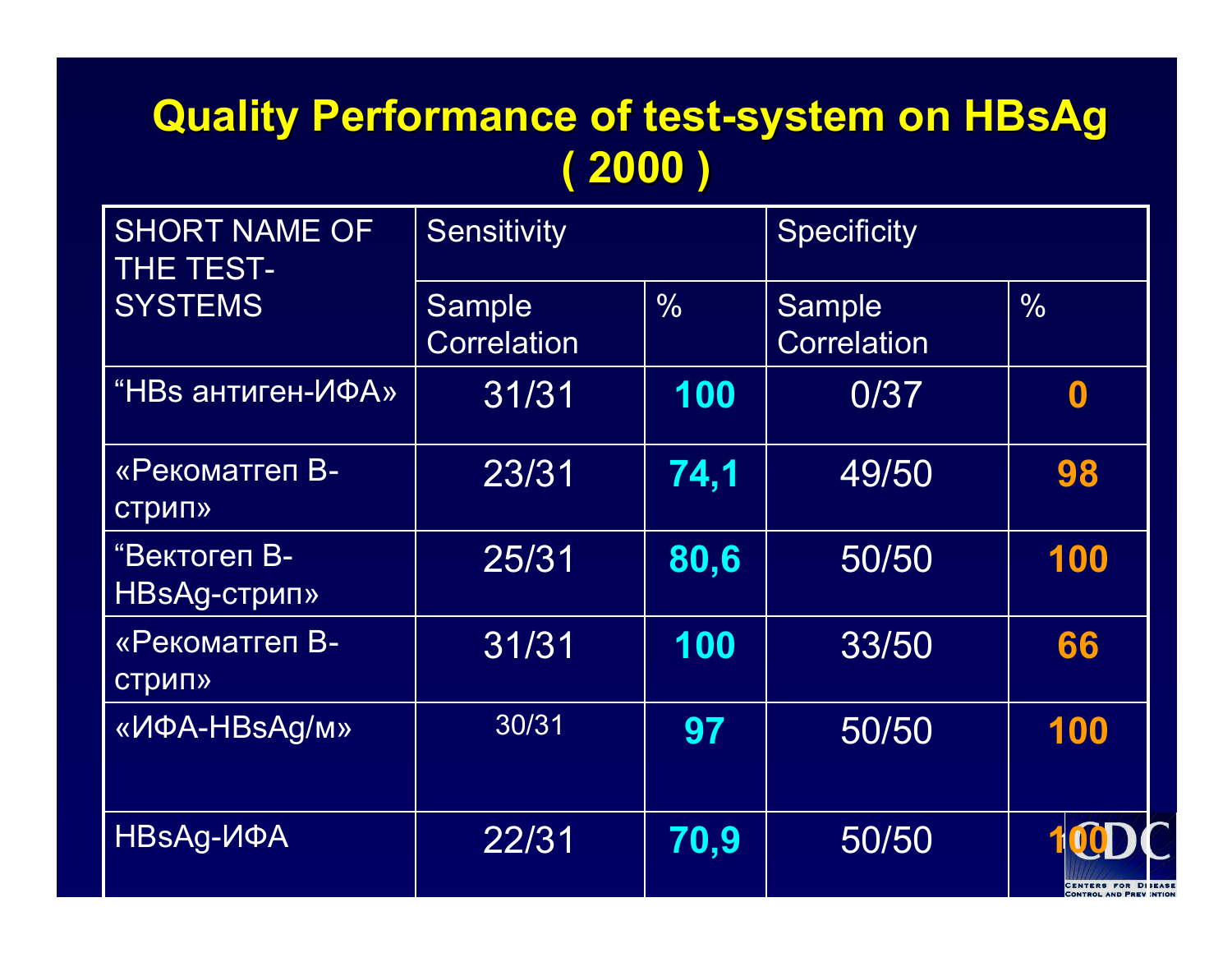#### **The evaluation of the quality assurance** *systems effectiveness for the laboratory systems effectiveness for the laboratory*  **researches in Sentinel Epidemiologic Surveillance of Kyrgyzia**

*was conducted by repeated research of was conducted by repeated research of 25% of the samples in the reference 25% of the samples in the reference laboratory for virus hepatitis diagnosis in laboratory for virus hepatitis diagnosis in CDC Atlanta CDC Atlanta* 

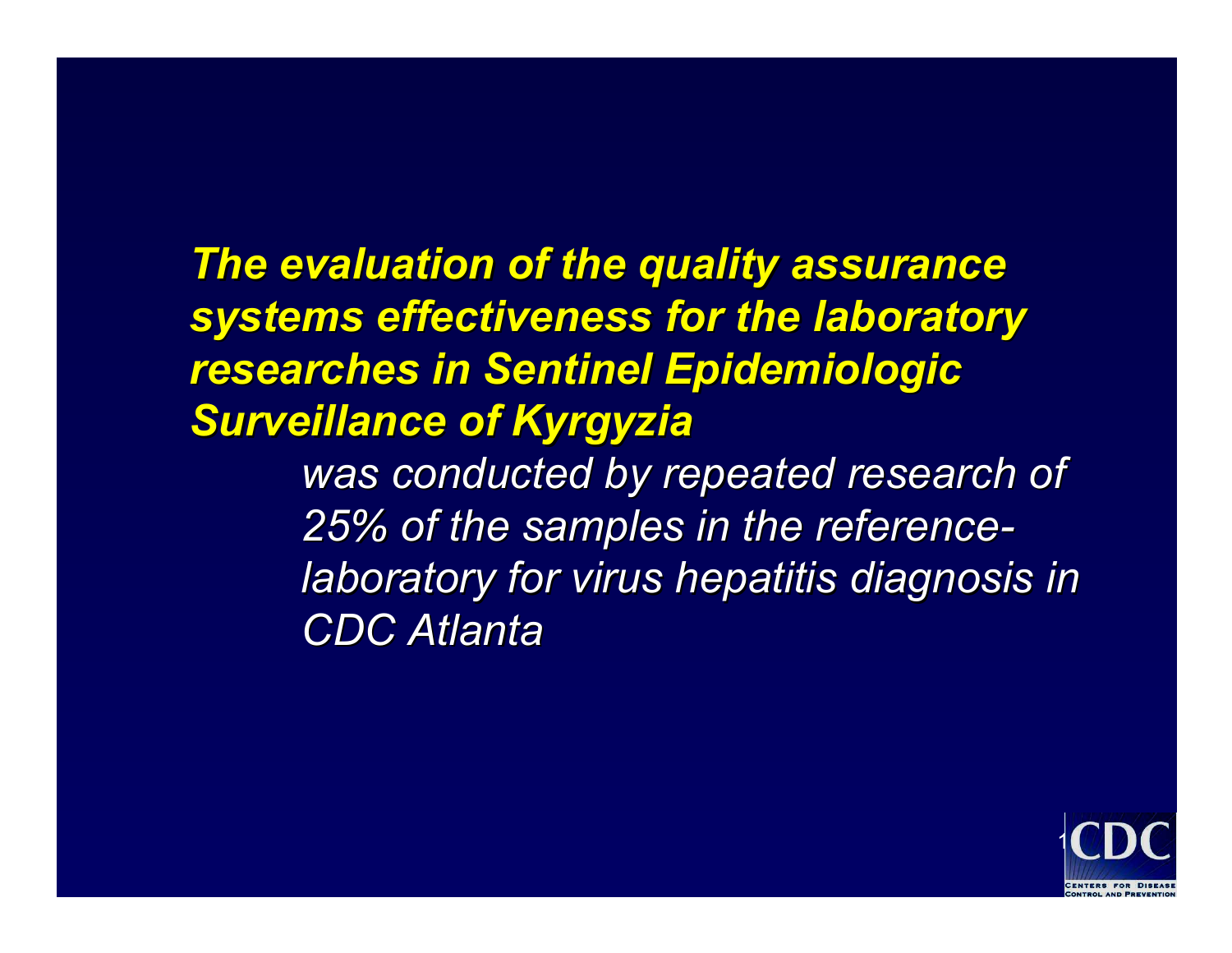| <b>Marker</b>                       | Presence of<br>the marker | <b>CDC</b> Data | <b>RL</b> data       |                     |
|-------------------------------------|---------------------------|-----------------|----------------------|---------------------|
|                                     |                           |                 | Number of<br>correct | Number of<br>errors |
| anti-B <sub>L</sub> A<br><b>IgM</b> | positive                  | 355             | 352                  | $\boldsymbol{3}$    |
|                                     | negative                  | 237             | 222                  | 15                  |
|                                     | total                     | 592             | 574                  | 18<br>3,0%          |

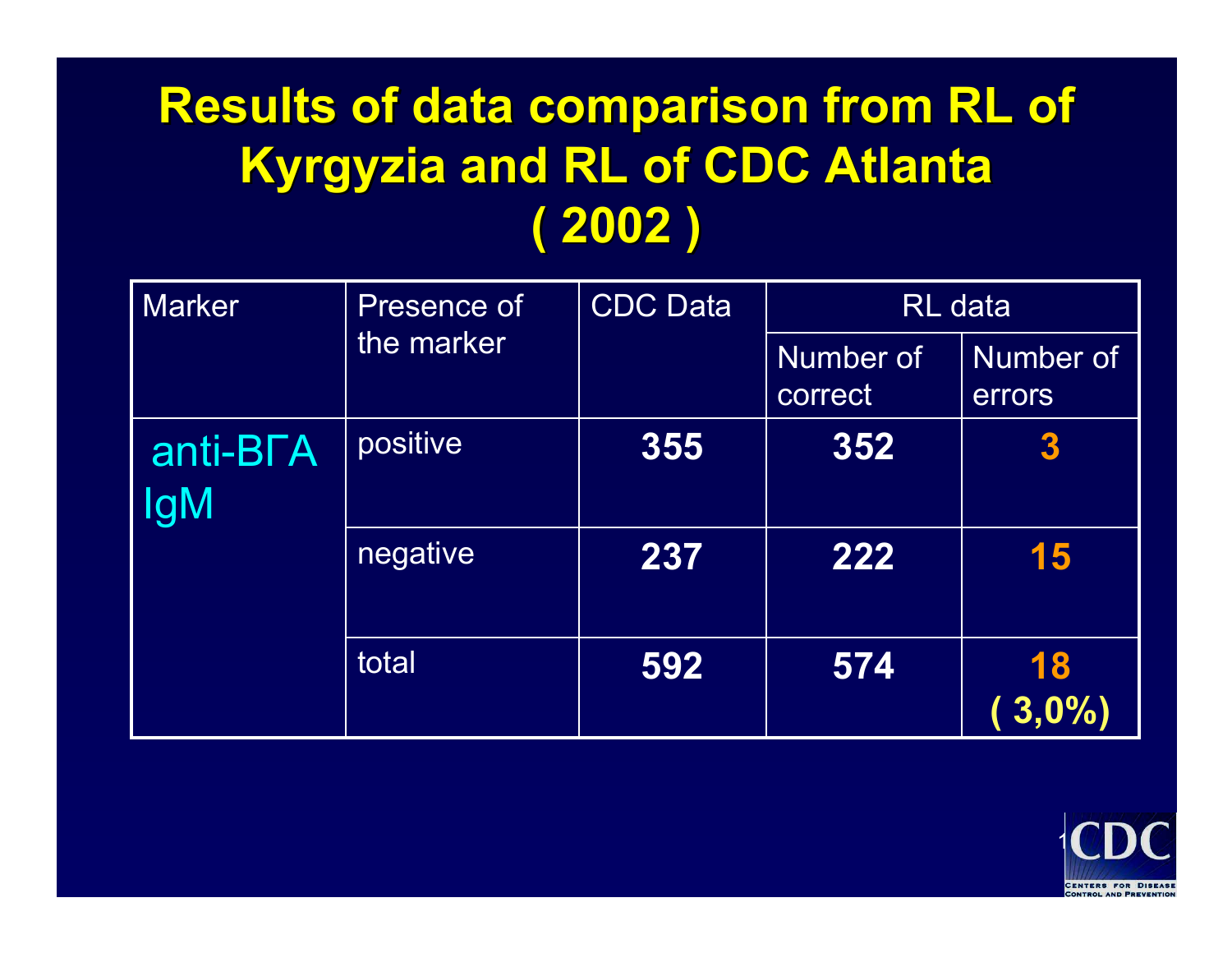| <b>Marker</b>   | Presence of<br>the marker | <b>CDC Data</b> | <b>RL</b> data       |                     |
|-----------------|---------------------------|-----------------|----------------------|---------------------|
|                 |                           |                 | Number of<br>correct | Number of<br>errors |
| <b>Anti-HCV</b> | positive                  | 59              | 46                   | 13                  |
|                 | negative                  | 544             | 534                  | 10                  |
|                 | total                     | 603             | 540                  | 23<br>3,8%          |

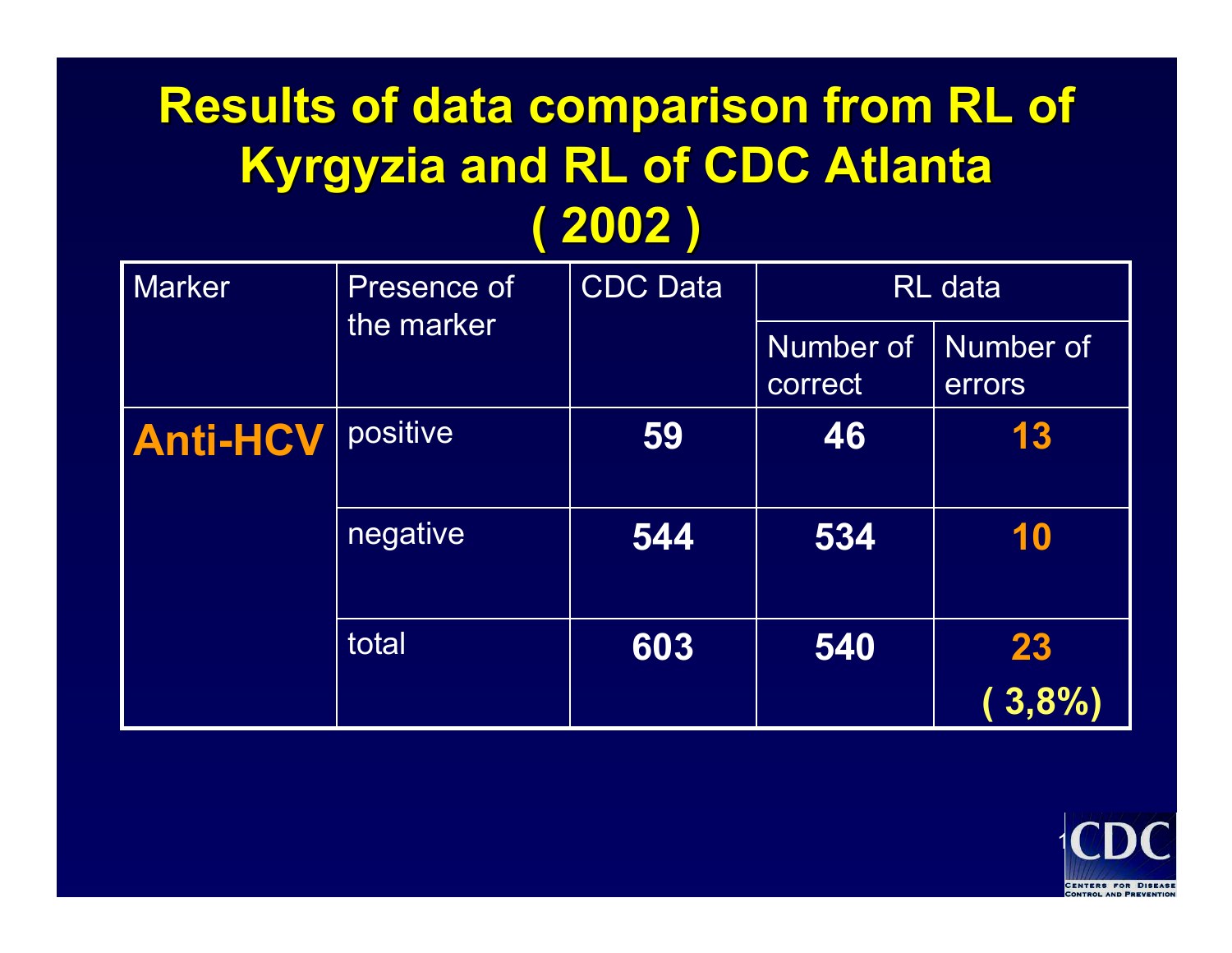| <b>Marker</b>         | Presence of<br>the marker | <b>CDC Data</b> | <b>RL</b> data       |                     |
|-----------------------|---------------------------|-----------------|----------------------|---------------------|
|                       |                           |                 | Number of<br>correct | Number of<br>errors |
| anti-<br><b>HBcor</b> | positive                  | 159             | 125                  | 34                  |
| <b>IgM</b>            | negative                  | 285             | 251                  | 7                   |
|                       | total                     | 417             | 376                  | 41                  |
|                       |                           |                 |                      | 9,8%                |

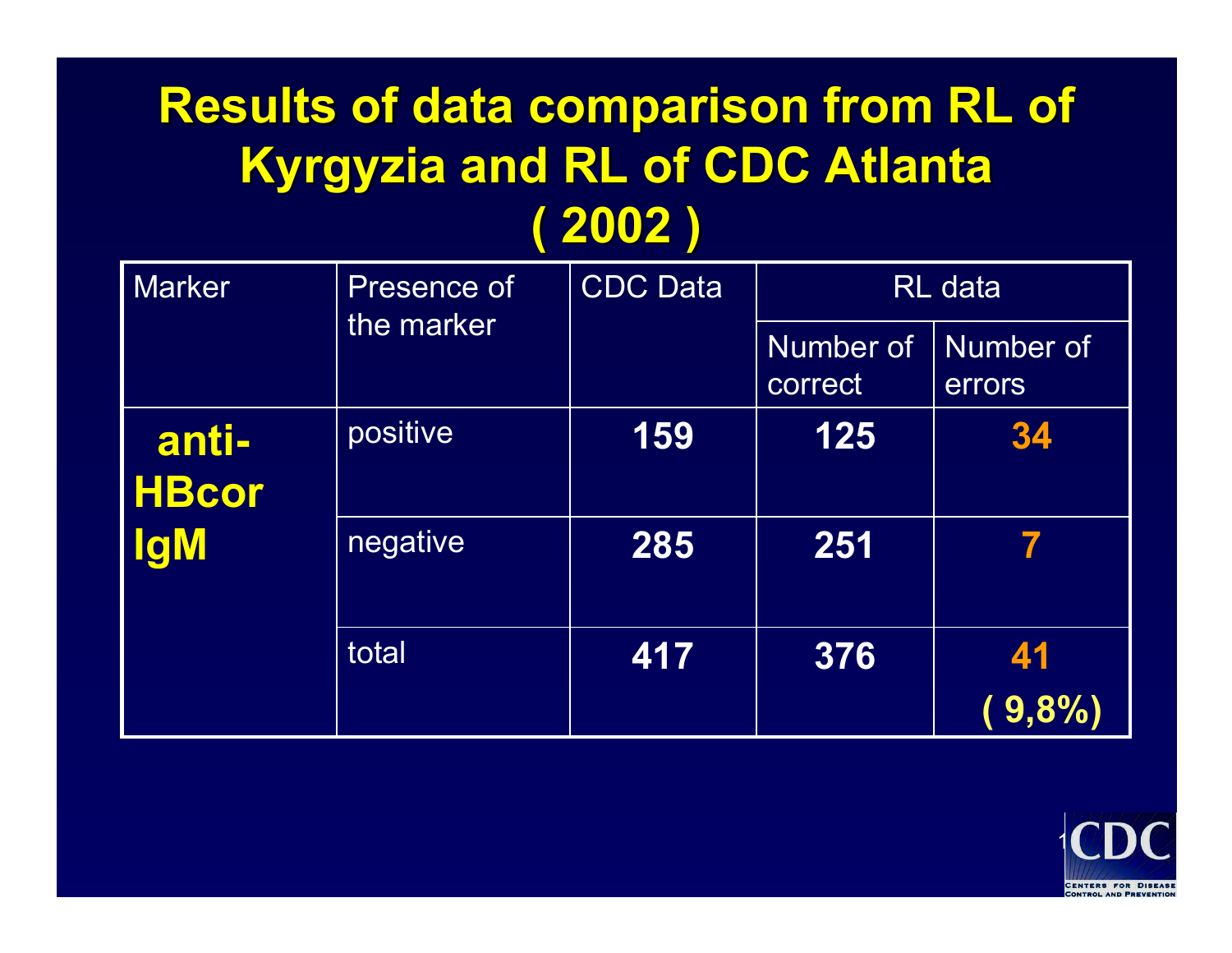| <b>Marker</b> | Presence of<br>the marker | <b>CDC Data</b> | <b>RL</b> data       |                     |
|---------------|---------------------------|-----------------|----------------------|---------------------|
|               |                           |                 | Number of<br>correct | Number of<br>errors |
| <b>HBsAg</b>  | positive                  | 243             | 172                  | 71                  |
|               | negative                  | 347             | 343                  | $\mathbf{Z}$        |
|               | total                     | 590             | 515                  | 75                  |
|               |                           |                 |                      | 12,7%               |

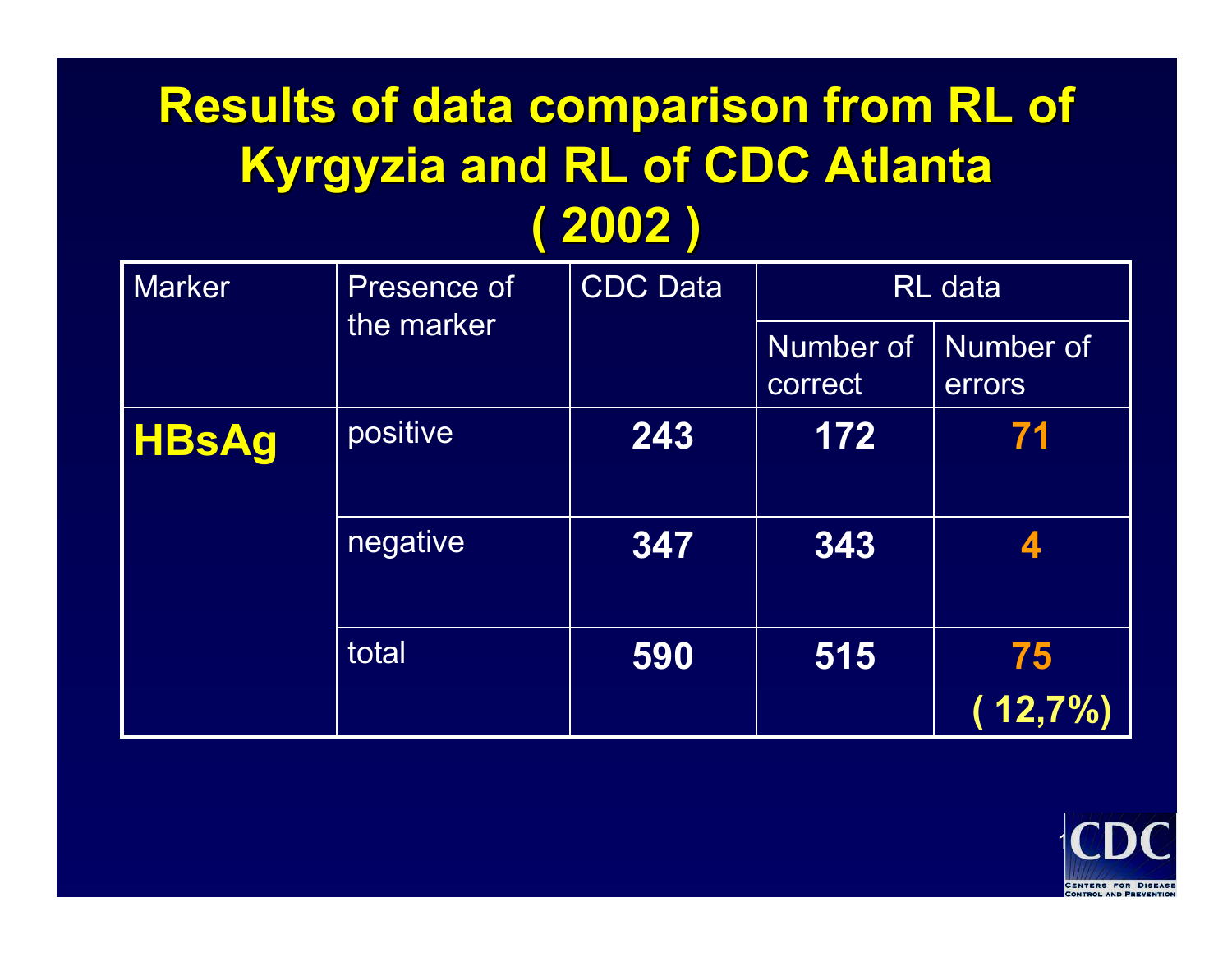### **EQC Results of 19 laboratories of AIDS Centers** of Kazakhstan ( 2002 )



19**CENTERS FOR DISEASE**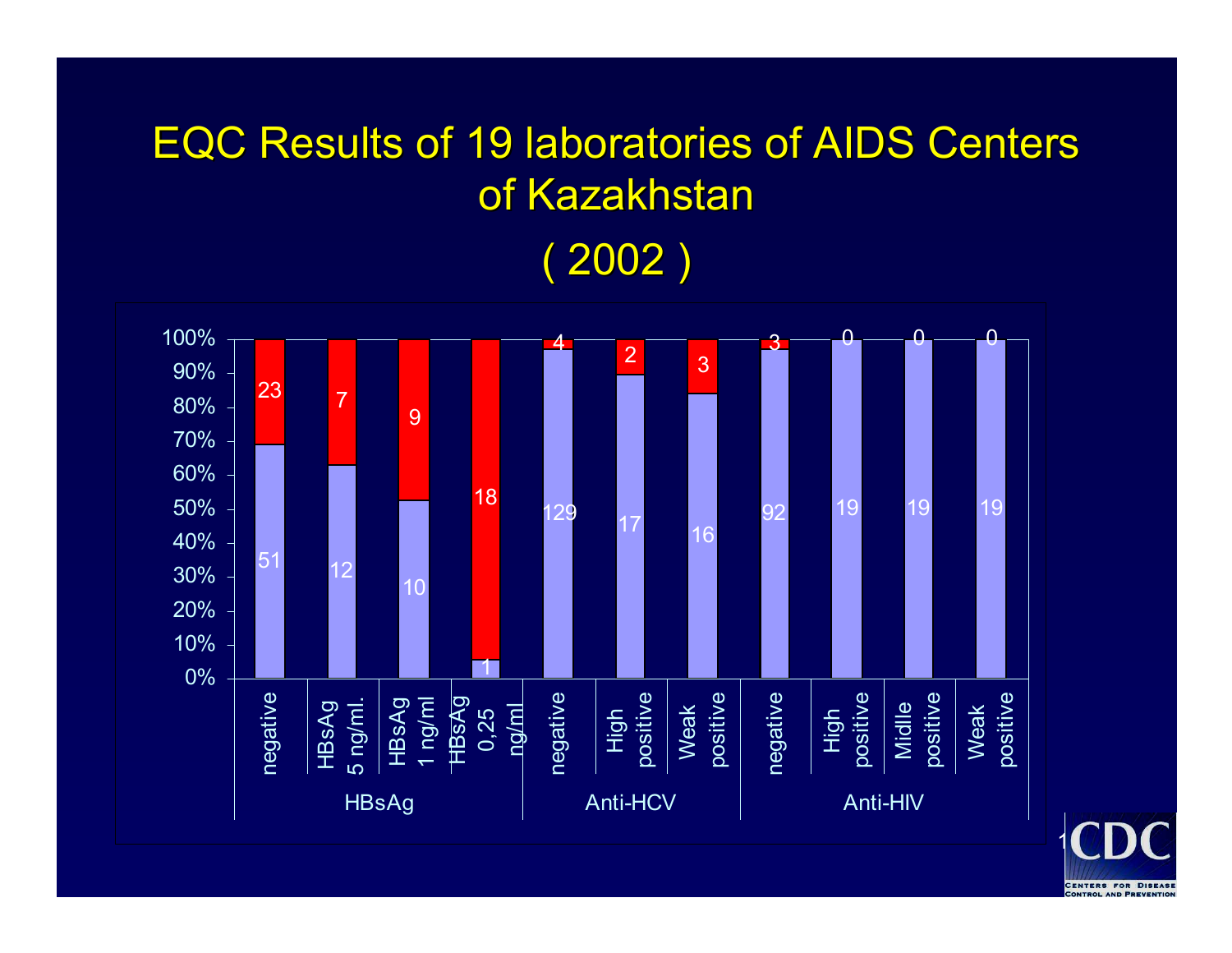# *Conclusion (1) Conclusion (1)*

- **The program of quality assurance of laboratory diagnosing of HIV and viral hepatitis has been developed and implemented in Uzbekistan, Kazakhstan and Kyrgyzstan**
- **The realization of program allowed:**
	- Training the rules of quality assurance to laboratory experts of Central Asia
	- Obtaining the objective results of monitoring of viral hepatitis in Kyrgyzstan
	- Organization of quality control of test kits while licensing and further production in Uzbekistan and Kirhizia
	- Monitor the quality of testing of HBsAg, anti-HCV, anti-HIV while EQC in Uzbekistan, Kazakhstan and Kyrgyzstan

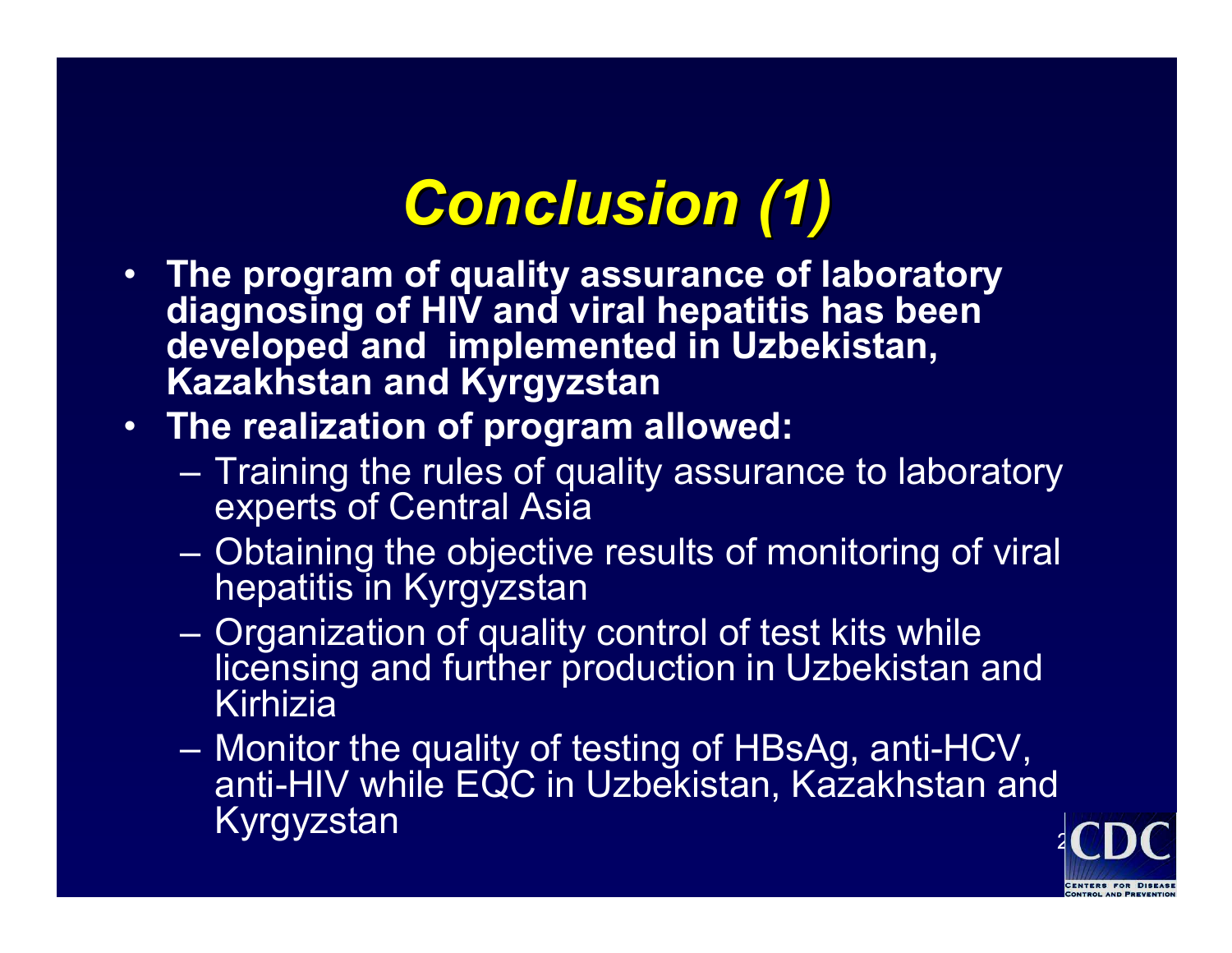# *Conclusion (2) Conclusion (2)*

- **The QA will be improved by:**
	- *Implementation of the national External Quality Control programs on the regular basis (Kazakhstan, Uzbekistan)*
	- *Realization of the interregional EQC programs (NRL of AIDS Centers of Kazakhstan and Kyrgyzstan, 2003)*
	- − *Participation in the international EQC* **programs** МPEP, Atlanta CDC, 2004 (*Kazakhstan 6:*
		- *Uzbekistan-10: Kyrgyzia -1)*
		- **PTP anti-HIV DBS, CDC Atlanta, 2004** (*Kazakhstan -6 lab, Uzbekistan -1 lab, Kyrgyzia-1 lab*